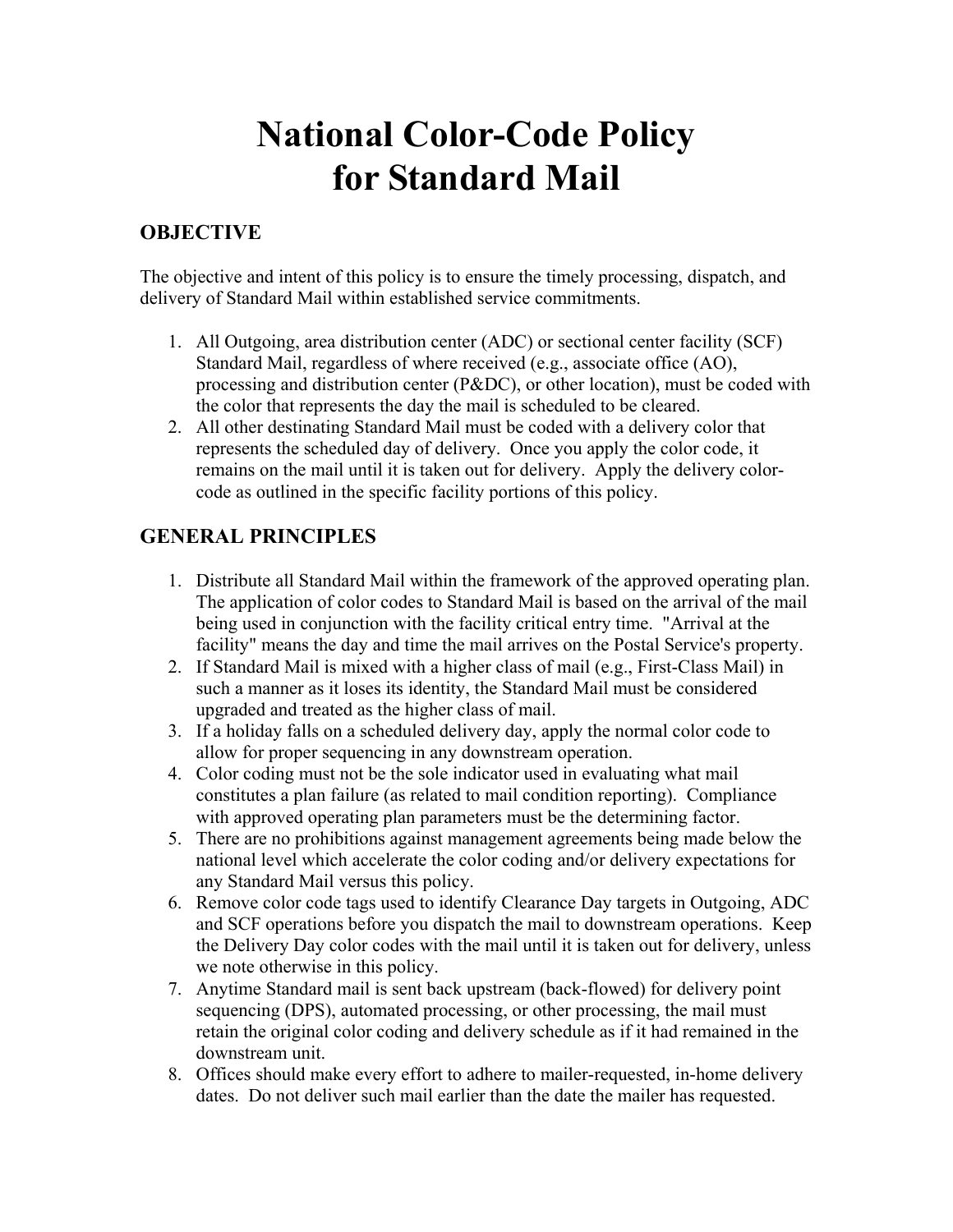#### **COLOR CODING PROCEDURES**

Apply color codes to Standard Mail as outlined in the following sections, which are arranged by facility type and sortation level:

### **Bulk Mail Centers**

- 1. The application of color codes to Standard Mail is based on the arrival of the mail being used in conjunction with the facility critical entry time. "Arrival at the facility" means the day and time the mail arrives on Postal Service property. Bulk mail centers (BMCs) must develop local procedures to ensure that they maintain the correct color code for all mail, based on its arrival on the premises, even when such mail is entered into the various mechanized sorting systems.
- 2. Code all outgoing Standard Mail with the 1-day color code that represents the day the mail is scheduled to be cleared. After you finish processing the mail, remove the Clearance Day tags used in outgoing operations before you dispatch to downstream operations and facilities.
- 3. If a BMC and another processing center share responsibility for performing the functions of an area distribution center (ADC) or sectional center facility (SCF) (i.e., a 115/185 operation) or the BMC is a designated ADC or SCF, code the mail with a 1-day color code indicating the day the operation should be cleared. Such color code tagging must be consistent with the arrival of the mail on Postal Service premises, and not when it is extracted or identified from a mechanized operation. After processing is completed, the Clearance Day tags used in the ADC/SCF operation are to be removed prior to dispatch to downstream operations. If any further distribution is performed below the ADC/SCF level in the BMC, then the portion of these instructions applicable to a P&DC, Delivery Unit, etc., are to be applied, as appropriate.

ONE-DAV CLEARANCE MATRIX **Receipt Day Color Code Color Clearance Day** Saturday White Sunday Sunday Blue **Notifiantly** Blue

In accordance with item 3 above, the following color-coding procedures must apply:

| UNE-DAT CEEARANCE MATRIX |                   |       |                      |
|--------------------------|-------------------|-------|----------------------|
| <b>Receipt Day</b>       | <b>Color Code</b> | Color | <b>Clearance Day</b> |
| Saturday                 | White             |       | Sunday               |
| Sunday                   | Blue              |       | Monday               |
| Monday                   | Orange            |       | Tuesday              |
| Tuesday                  | Green             |       | Wednesday            |
| Wednesday                | Violet            |       | Thursday             |
| Thursday                 | Yellow            |       | Friday               |
| Friday                   | Pink              |       | Saturday             |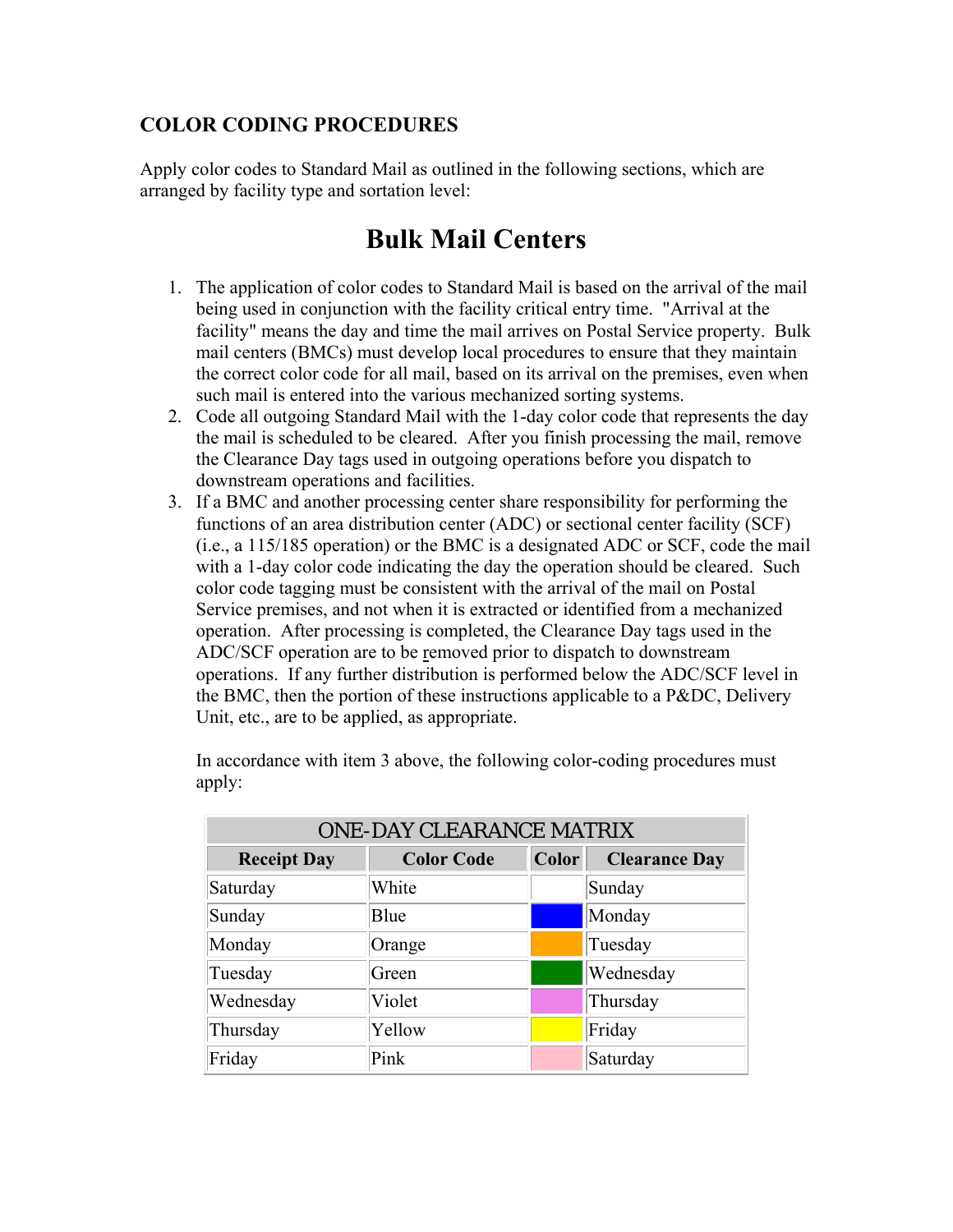- 4. When Standard Mail is discovered in a facility, after its initial receipt, without color codes or incorrectly identified with multiple color codes, and it cannot be reasonably determined what the color code should be, the following procedures must be followed:
	- o If the mail is identified with multiple color codes, then the oldest color code is assumed to be correct, even if the clearance/delivery date has passed.
	- o If mail is observed without any color code at all, then it is to be color coded with the same clearance/delivery color code as the oldest mail in the unit at the time of its discovery.
	- o If mail is observed without any color code at all, and there is no other mail in the unit at the time of its discovery, then it is to be color coded with today's clearance/delivery color code and treated as if it were delayed.

## **Processing and Distribution Centers Processing and Distribution Facilities Mail Processing Facilities/Centers Customer Service Mail Processing Facilities**

The following color-coding procedures must apply in each of the designated operations:

- 1. The application of color codes to Standard Mail is based on the arrival of the mail being used in conjunction with the facility critical entry time. Arrival at the facility is defined as the day/time the mail arrives on Postal Service property. These facilities must develop local procedures to ensure that they maintain the correct color code for all mail, based on its arrival on the premises, even when such mail is entered into mechanized sack sorting systems.
- 2. All outgoing mail, ADC and SCF/Incoming Primary Mail and carrier route mail must be color coded to indicate scheduled clearance 1 day after receipt at the facility:

| <b>ONE-DAY CLEARANCE MATRIX</b> |                   |       |                      |
|---------------------------------|-------------------|-------|----------------------|
| <b>Receipt Day</b>              | <b>Color Code</b> | Color | <b>Clearance Day</b> |
| Saturday                        | White             |       | Sunday               |
| Sunday                          | Blue              |       | Monday               |
| Monday                          | Orange            |       | Tuesday              |
| Tuesday                         | Green             |       | Wednesday            |
| Wednesday                       | Violet            |       | Thursday             |
| Thursday                        | Yellow            |       | Friday               |
| Friday                          | Pink              |       | Saturday             |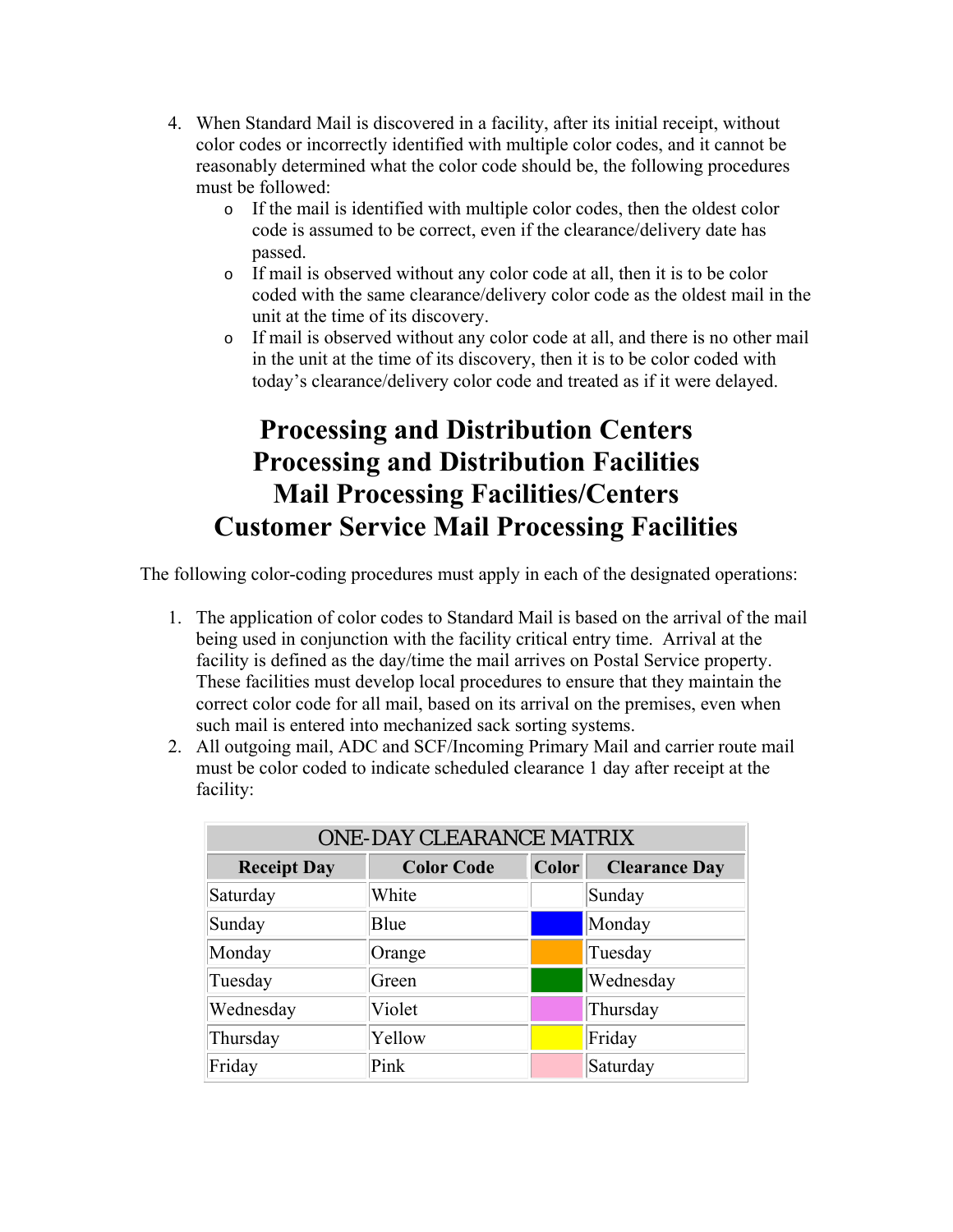After processing is completed, the Clearance Day tags used in outgoing, ADC, SCF/Incoming Primary and carrier route operations are to be removed prior to dispatch to downstream operations/facilities.

- 4. The SCF/Incoming Primary Standard Mail addressed in item #2 above must be totally finalized and processed by the identified Clearance Day.
- 5. Facilities which process 3-digit SCF Standard Mail only to the 5-digit level must color code that 3-digit Standard Mail for clearance 1 day after receipt at that facility, as listed in the chart above. This mail must then be dispatched without color codes, and the proper delivery color code must be applied upon receipt at the facility that performs the secondary distribution.
- 6. All Standard Mail which must subsequently receive incoming secondary distribution at the facility performing the ADC or SCF operation must receive a 2 day color code based upon its arrival or upon its extraction and identification from its initial distribution operation (either the ADC or SCF operation), using the following 2-day matrix:

| <b>TWO-DAY DELIVERY MATRIX</b>   |                   |              |                     |
|----------------------------------|-------------------|--------------|---------------------|
| <b>Arrival/Extraction</b><br>Day | <b>Color Code</b> | <b>Color</b> | <b>Delivery Day</b> |
| Saturday                         | Orange            |              | Tuesday             |
| Sunday                           | Orange            |              | Tuesday             |
| Monday                           | Green             |              | Wednesday           |
| Tuesday                          | Violet            |              | Thursday            |
| Wednesday                        | Yellow            |              | Friday              |
| Thursday                         | Pink              |              | Saturday            |
| Friday                           | Blue              |              | Monday              |

7.

- 8. In situations wherein ADC and SCF mail is, for operational reasons, commingled in the same processing operation, all such mail extracted for the local SCF must be color coded for a scheduled delivery day, also using the 2-day delivery matrix.
- 9. When Standard Mail with mailer-requested in-home delivery dates is retained at the facility for DPS processing, a delivery color code reflecting the last requested in-home delivery date may be affixed, provided the mail is segregated and the inhome delivery day identification placards accompany the mail.
- 10. When Standard Mail is discovered in a facility, after its initial receipt, without color codes or incorrectly identified with multiple color codes, and it cannot be reasonably determined what the color code should be, the following procedures must be followed:
	- o If the mail is identified with multiple color codes, then the oldest color code is assumed to be correct, even if the clearance/delivery date has passed.

3.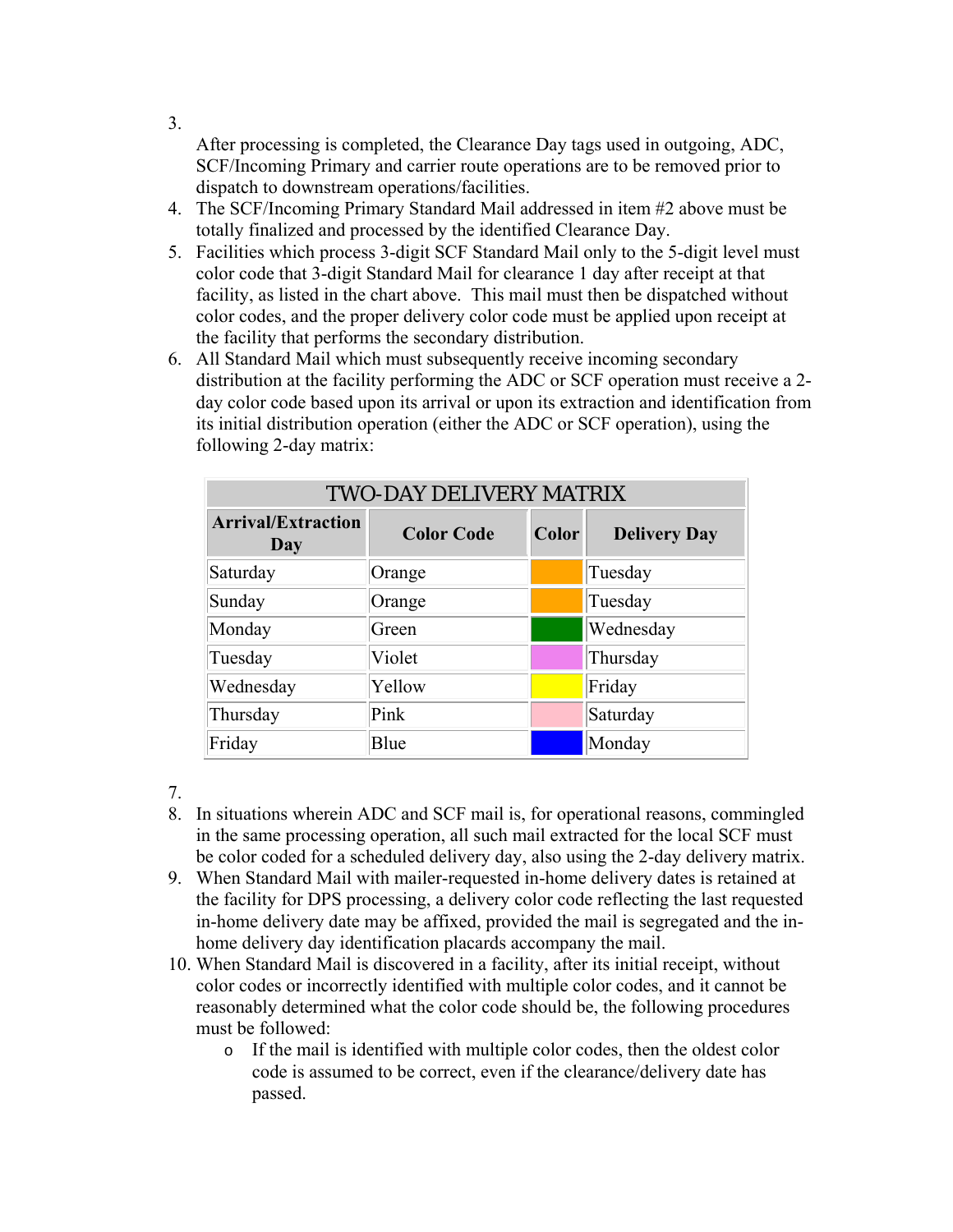- o If mail is observed without any color code at all, then it is to be color coded with the same clearance/delivery color code as the oldest mail in the unit at the time of its discovery.
- o If mail is observed without any color code at all, and there is no other mail in the unit at the time of its discovery, then it is to be color coded with today's clearance/delivery color code and treated as if it were delayed.

# **Delivery Distribution Centers/Units**

- 1. The application of color codes to Standard Mail mail is based on the arrival of the mail being used in conjunction with the facility critical entry time. Arrival at the facility is defined as the day/time the mail arrives on Postal Service property. These facilities must develop local procedures to ensure that they maintain the correct color code for all mail, based on its arrival on the premises.
- 2. All outgoing mail received from a mailer and destinating carrier route mail must be color coded to indicate scheduled clearance 1 day after receipt at the facility:

| <b>ONE-DAY CLEARANCE MATRIX</b> |                   |       |                      |
|---------------------------------|-------------------|-------|----------------------|
| <b>Receipt Day</b>              | <b>Color Code</b> | Color | <b>Clearance Day</b> |
| Saturday                        | White             |       | Sunday               |
| Sunday                          | Blue              |       | Monday               |
| Monday                          | Orange            |       | Tuesday              |
| Tuesday                         | Green             |       | Wednesday            |
| Wednesday                       | Violet            |       | Thursday             |
| Thursday                        | Yellow            |       | Friday               |
| Friday                          | Pink              |       | Saturday             |

3.

After processing is completed, the Clearance Day tags are to be removed prior to dispatch.

4. All other destinating Standard Mail received at Delivery Distribution Centers/Units (DDC/DDU), including drop shipment mailings, must be color coded for 2-day delivery as follows:

| <b>TWO-DAY DELIVERY MATRIX</b> |                   |              |                     |
|--------------------------------|-------------------|--------------|---------------------|
| <b>Receipt Day</b>             | <b>Color Code</b> | <b>Color</b> | <b>Delivery Day</b> |
| Saturday                       | Orange            |              | Tuesday             |
| Sunday                         | Orange            |              | Tuesday             |
| Monday                         | Green             |              | Wednesday           |
| Tuesday                        | Violet            |              | Thursday            |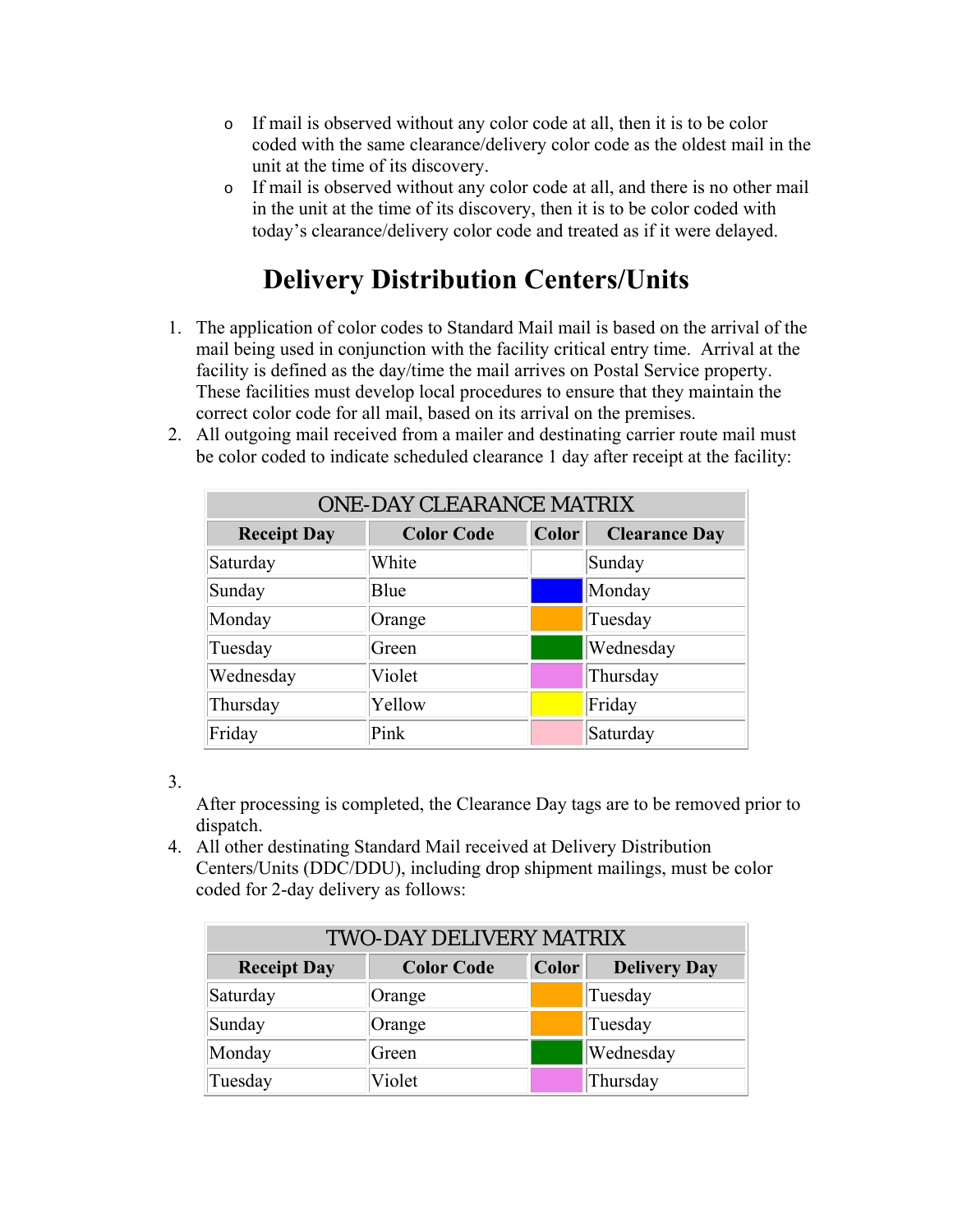| Wednesday | Yellow | Friday   |
|-----------|--------|----------|
| Thursday  | Pink   | Saturday |
| Friday    | Blue   | Monday   |

5.

- 6. DDCs and DDUs which perform secondary distribution for delivery units must also apply a **2**-day delivery color code to that mail upon its arrival from upstream facilities.
- 7. Whenever a delivery day color code is applied, it must remain on the mail until it is taken out by the carrier at the delivery unit.
- 8. When Standard Mail is discovered in a DDC/DDU, after its initial receipt, without color codes or incorrectly identified with multiple color codes, and it cannot be reasonably determined what the color code should be, the following procedures must be followed:
	- o If the mail is identified with multiple color codes, then the oldest color code is assumed to be correct, even if the clearance/delivery date has passed.
	- o If mail is observed without any color code at all, then it is to be color coded with the same clearance/delivery color code as the oldest mail in the unit at the time of its discovery.
	- o If mail is observed without any color code at all, and there is no other mail in the unit at the time of its discovery, then it is to be color coded with today's clearance/delivery color code and treated as if it were delayed.

### **Delivery Units, including Post Offices, Stations, and Branches**

1. All outgoing mail received from a mailer must be color coded to indicate scheduled clearance 1 day after receipt at the facility:

| <b>ONE-DAY CLEARANCE MATRIX</b> |                   |              |                      |
|---------------------------------|-------------------|--------------|----------------------|
| <b>Receipt Day</b>              | <b>Color Code</b> | <b>Color</b> | <b>Clearance Day</b> |
| Saturday                        | White             |              | Sunday               |
| Sunday                          | Blue              |              | Monday               |
| Monday                          | Orange            |              | Tuesday              |
| Tuesday                         | Green             |              | Wednesday            |
| Wednesday                       | Violet            |              | Thursday             |
| Thursday                        | Yellow            |              | Friday               |
| Friday                          | Pink              |              | Saturday             |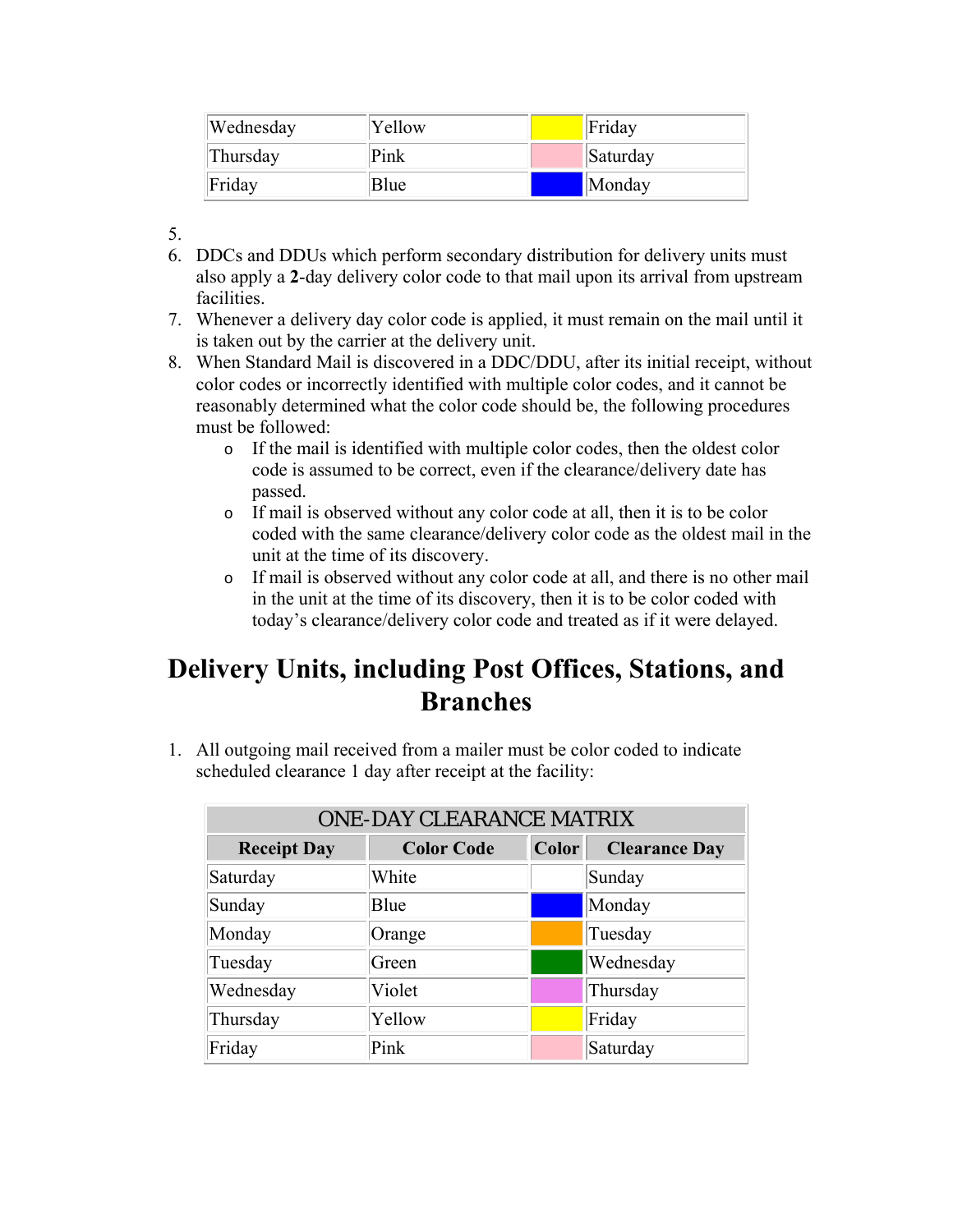After processing is completed, the Clearance Day tags used in outgoing operations are to be removed prior to dispatch.

- 3. Delivery units not performing secondary distribution will receive Standard Mail from the distribution facility with a color code attached. This color code must remain on the mail until taken out for delivery.
- 4. Delivery units doing secondary distribution, receiving Standard Mail requiring secondary distribution (including drop shipment mailings and mail received directly from mailers) will apply the following 2-day delivery color code upon receipt of the mail. This color code must remain on the mail until taken out for delivery.
- 5. Delivery units receiving mailer prepared carrier route presort mail from upstream postal facilities or directly from mailers will apply the following 2-day delivery color code upon receipt of the mail. This color code must remain on the mail until taken out for delivery.

| <b>TWO-DAY DELIVERY MATRIX</b> |                   |       |                     |
|--------------------------------|-------------------|-------|---------------------|
| <b>Receipt Day</b>             | <b>Color Code</b> | Color | <b>Delivery Day</b> |
| Saturday                       | Orange            |       | Tuesday             |
| Sunday                         | Orange            |       | Tuesday             |
| Monday                         | Green             |       | Wednesday           |
| Tuesday                        | Violet            |       | Thursday            |
| Wednesday                      | Yellow            |       | Friday              |
| Thursday                       | Pink              |       | Saturday            |
| Friday                         | Blue              |       | Monday              |

6.

- 7. If a holiday falls on a scheduled delivery day, the delivery color code must remain unchanged and must be used to properly sequence the mail on the next delivery day. On the day following the holiday, the mail color-coded for the holiday is not considered delayed, but is worked prior to the mail with the current day's color.
- 8. Delivery units may receive Standard Mail with a mailer-requested delivery date later than the scheduled color-coded day. This mail is to be color coded or recolor coded at the delivery unit to match the last requested in-home delivery date, to comply with the mailer's request.
- 9. Delivery units may receive Standard Mail with a mailer-requested delivery date earlier than the color coded delivery day. Although this mail must remain color coded for delivery as outlined in these procedures, all reasonable efforts should be made to deliver this mail within the mailer's requested delivery window.
- 10. Delivery units may receive Standard Mail with a mailer-requested delivery date which has already passed. Although this mail must remain color coded as outlined in these procedures, the decision regarding the delivery or disposition of this mail must be consistent with the current national policy on this subject.

2.